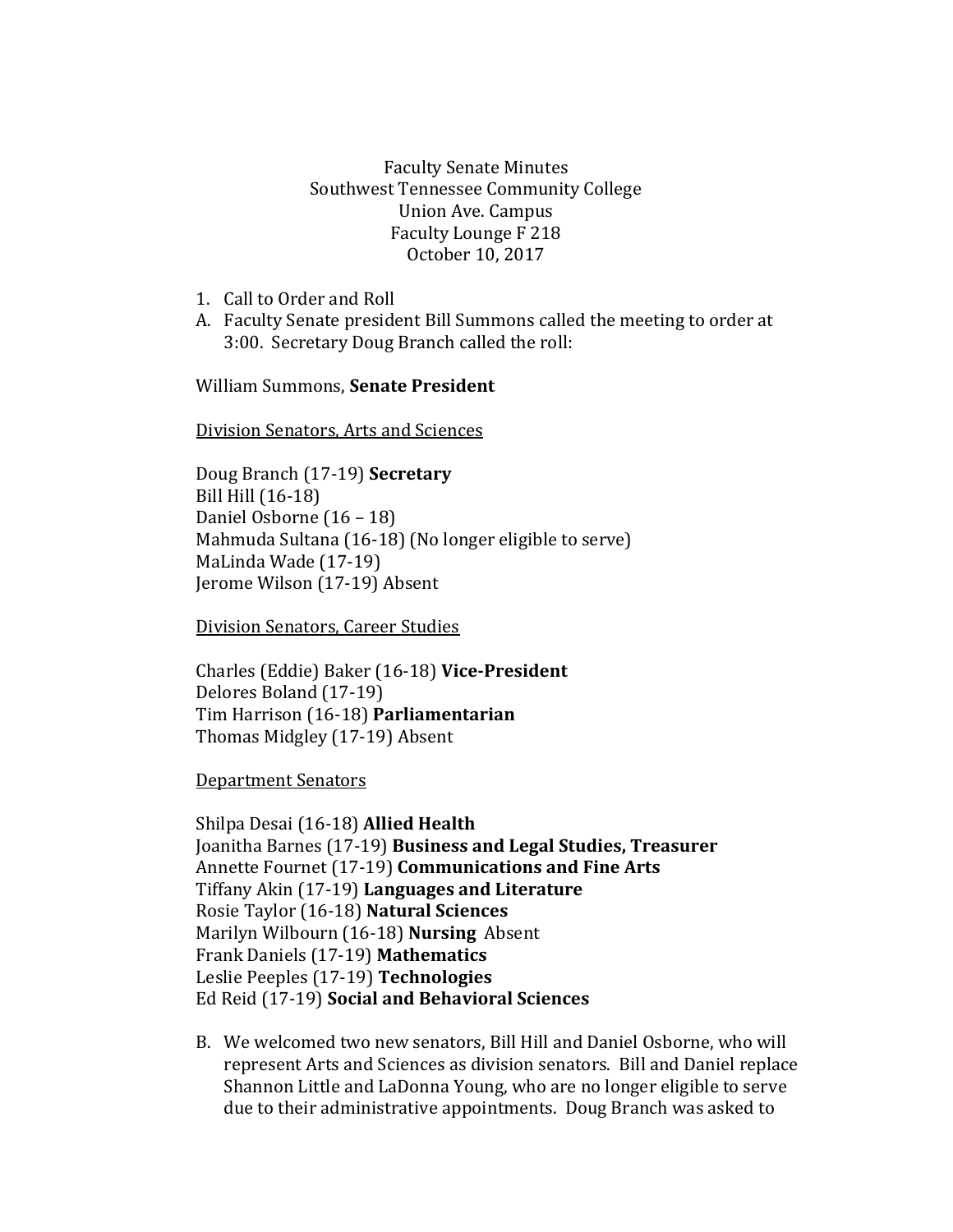initiate the process to find a replacement for Mahmuda Sultana, who is no longer eligible to serve because of her administrative appointment.

2. Approval of Minutes

The body approved the minutes from the September, 2017 Faculty Senate meeting. Secretary Doug Branch will ask that those minutes be posted to our website.

- 3. Reports from Senate Officers and Senate Committees
	- A. David Huffman, chair of the Faculty Handbook Committee, reported that the adjunct faculty handbook is in the print shop. It should be published online and in print by the end of the semester. A few updates need to be made to the faculty handbook as published online.
	- B. Bill Summons reported on the latest TBR meeting, held at Southwest. He was pleased to report that the regents were impressed with Southwest's facilities and the music and dinner at the Civil Rights museum.
	- C. Doug Branch reported on the progress of his getting membership rosters for senate committees and having those rosters posted to the website. The process is not yet complete because a few committee chairs have not gotten Doug their rosters, although the majority have done so.
	- D. It was moved, seconded, and approved that Thomas Smith be asked to serve as the new chair of the Faculty Awards committee.
	- E. Eddie Baker reported on the October SEC meeting with Chris Ezell. Eddie mentioned Chris' saying that there was not going to be a switch, in the advising office, from advisors' determining caseloads by student major rather than by surname. Chris also reported that faculty advising fellows were not going to be hired on a full-time basis but that faculty might have the opportunity to work as advisors, for pay, during peak times.

A few other items Eddie reported Chris' having spoken of: moving the publication of summer class schedules to October, the fact that there would be Pell Grant money for summer students.

A major item: Chris addressed, with the SEC, suspicions among a number of faculty of serious irregularities in the recent hiring process of new deans. The suspicions have centered on the idea that candidates had been pre-selected by the administration. The fact that employee forums were still in process as offers to some candidates were made has been a point of particular contention. Eddie reported Chris' having denied candidates had been pre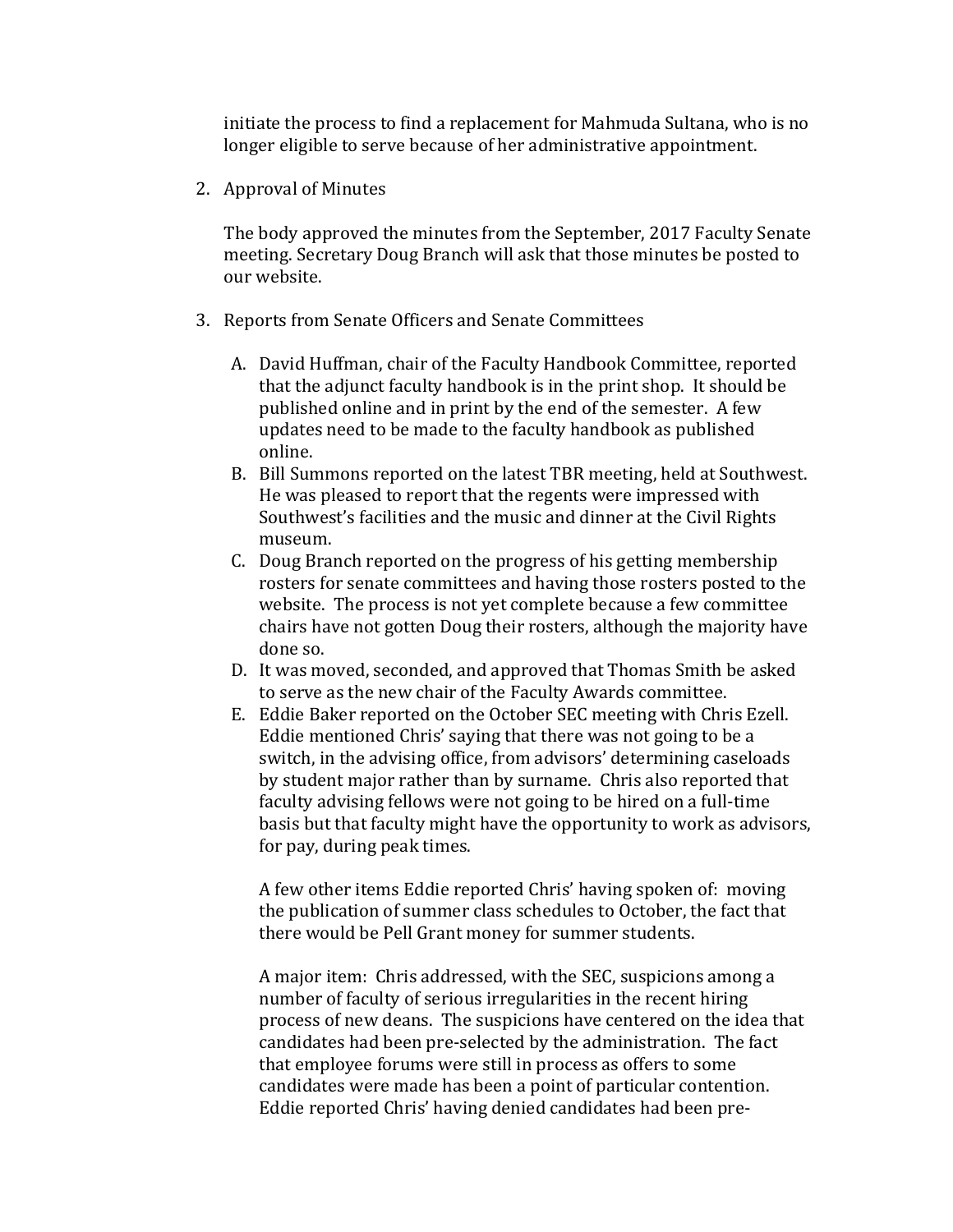selected, but that Chris verified that offers had been made, in two cases, while the forums were still taking place. The reason was that the administration feared losing good candidates who were entertaining offers from other employers. Chris also addressed what some faculty have seen as issues in particular in the hiring of the new dean of Humanities, Social Sciences, and Mathematics. According to Chris, the two top finalists for the position withdrew. The administration asked the committee whether the third candidate should be offered the position or if the search should be reopened. The committee chose the former option.

Another complaint regarded alleged unfair treatment of Mike Stephens, who had applied for the Dean of Business and Technologies position. The complaint regarded Mike's having been asked questions that were different and more difficult than those asked of other candidates.

A general sense emerged that many senators' discomfort had not been assuaged. It was moved and approved that the senate form an ad hoc committee to investigate possible irregularities into the hiring processes for all four dean positions. That committee, chaired by Dewey Sykes, will include MaLinda Wade, Leslie Peeples, Annette Fournet, and Joanitha Barnes. (The specific membership of the committee was determined by the SEC.)

A few other items Eddie reported Chris' having spoken of: moving the publication of summer class schedules to October, the fact that there would be Pell Grant money for summer students.

- 4. Old Business
- 5. New Business
	- A. Concern was expressed about Achieving the Dream committees seeming to be appointed to do precisely the same work that Faculty Senate committees have already been appointed to do. It seemed, to some, that the senate committees may be "taken over" if ATD uses substantially the same people. The SEC agreed to get clarification on the purpose of ATD committees and report back next month.
- 6. Adjournment Bill Summons adjourned the meeting at 4:30 PM.

Respectfully Submitted,

Doug Branch, Faculty Senate Secretary